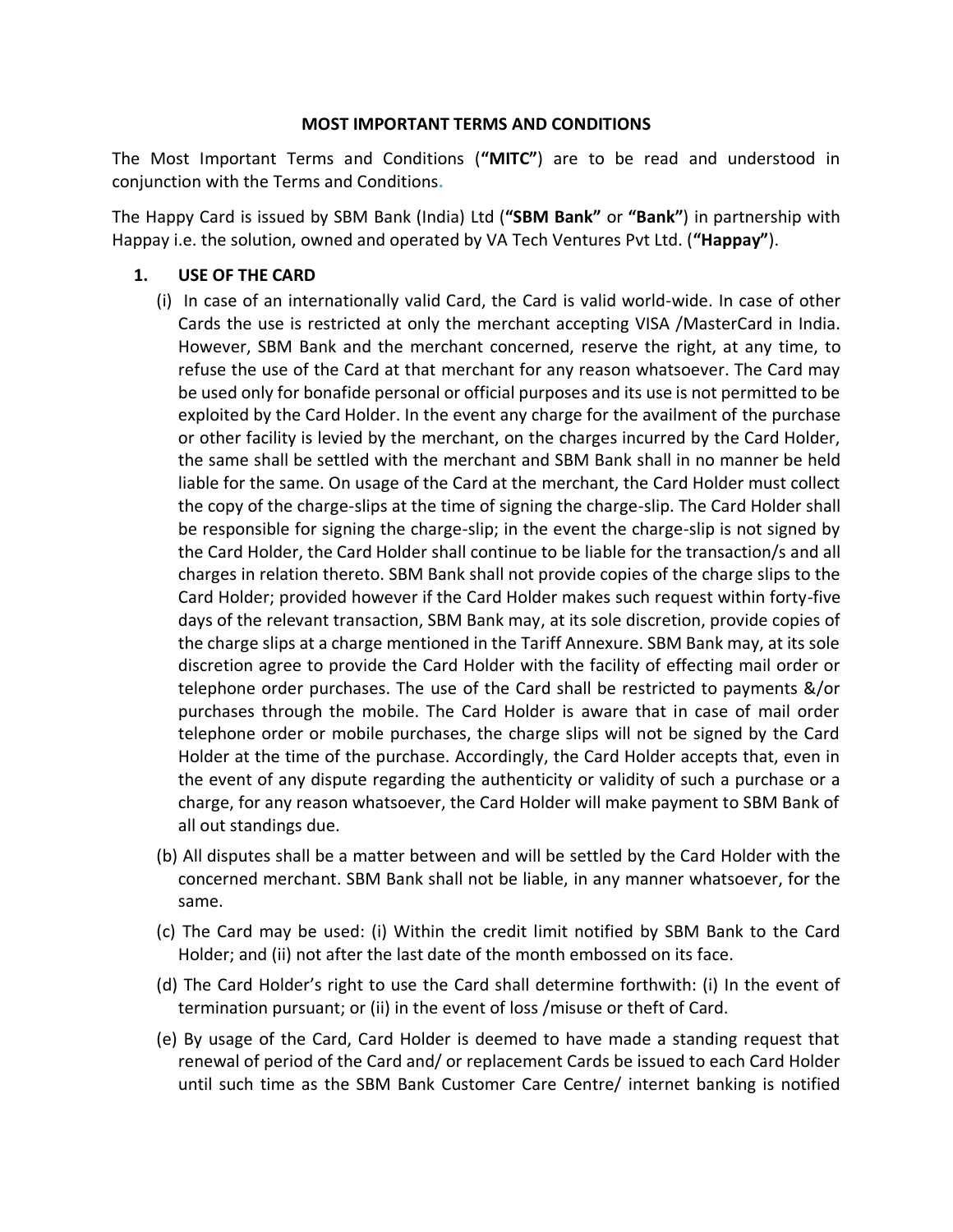otherwise by the Card Holder, and such renewal and/or replacement shall be subject to the sole discretion of SBM Bank.

- (f) In the event of a Card program closure or at the time of renewal of Card, SBM Bank Limited at its sole discretion reserves the right to provide a card type that is different from the existing Card type held by the Card Holder. The credit limits and cash limits on any Card at any point in time are as per sole discretion of SBM Bank Limited.
- (g) The Card Holder shall act in good faith at all times in relation to all dealings with the Card and SBM Bank.
- (h) The internationally valid Card issued to the Card Holder is valid world-wide except for payment in foreign exchange at merchant in Nepal & Bhutan. In respect of Cards, the use of which is restricted only in India / Nepal / Bhutan, use outside India / Nepal / Bhutan is a breach of the "Foreign Exchange Management Act" (FEMA) or any other corresponding law. The Card Holder accepts full responsibility for wrongful use in contravention to these conditions and undertakes and agrees to indemnify SBM Bank to make good any loss, damage, interest, conversion, any other financial charge that SBM Bank may incur and / or suffer as a result of the Card Holder committing violations of the provisions thereof. (i) Internationally valid Card can be used on Internet for any purpose for which exchange can be purchased from an Authorised Dealer in India.
- (j) Internationally valid Card and all other Cards cannot be used on Internet or otherwise for purchase of prohibited items like lottery tickets, banned or proscribed magazines, participation in sweepstakes, payment for callback services, remittance in any form towards overseas forex trading, margin calls to overseas exchanges/overseas counterparty, trading in foreign exchange in domestic/overseas markets etc.
- (k) SBM Bank reserves the absolute discretion and liberty to decline or honour the authorisation requests on the Card without assigning any reason. In certain cases, subject to its sole discretion, SBM bank may require the Card Holder to contact SBM Bank Customer Care Centre to authenticate the transaction before approving it and charging to the Card Account (as defined under Clause 4 below). (i) The Card Holder agrees that he will not use the Card as payment for any illegal/unlawful purchase/purposes. (ii) The Card is issued for Business expenses and purposes only. The Card should be used only for lawful, bonafide purposes and must not be used for any money laundering, anti-social or speculative activities.
- (l) If the Card is found to be used for prohibited, restricted, or any purposes as mentioned above, SBM Bank may, at its sole discretion, exercise its right to close the concerned Card and additional/add-on cards thereof, without any notice to the Cardholder. SBM Bank has the right to enquire over phone or through other means of formal communication and 'seek details, information, proofs, etc. about the Card transactions, pattern of usage etc. and the Cardholder is contractually bound to provide the information sought by SBM Bank, from time to time. Non- satisfactory responses or no responses from the Cardholder may lead to blocking/closure of the Card by SBM Bank. (i)The Cardholder must not obtain or introduce credit to the Card Account for any reason other than as refund for any goods or services previously purchased with the Card.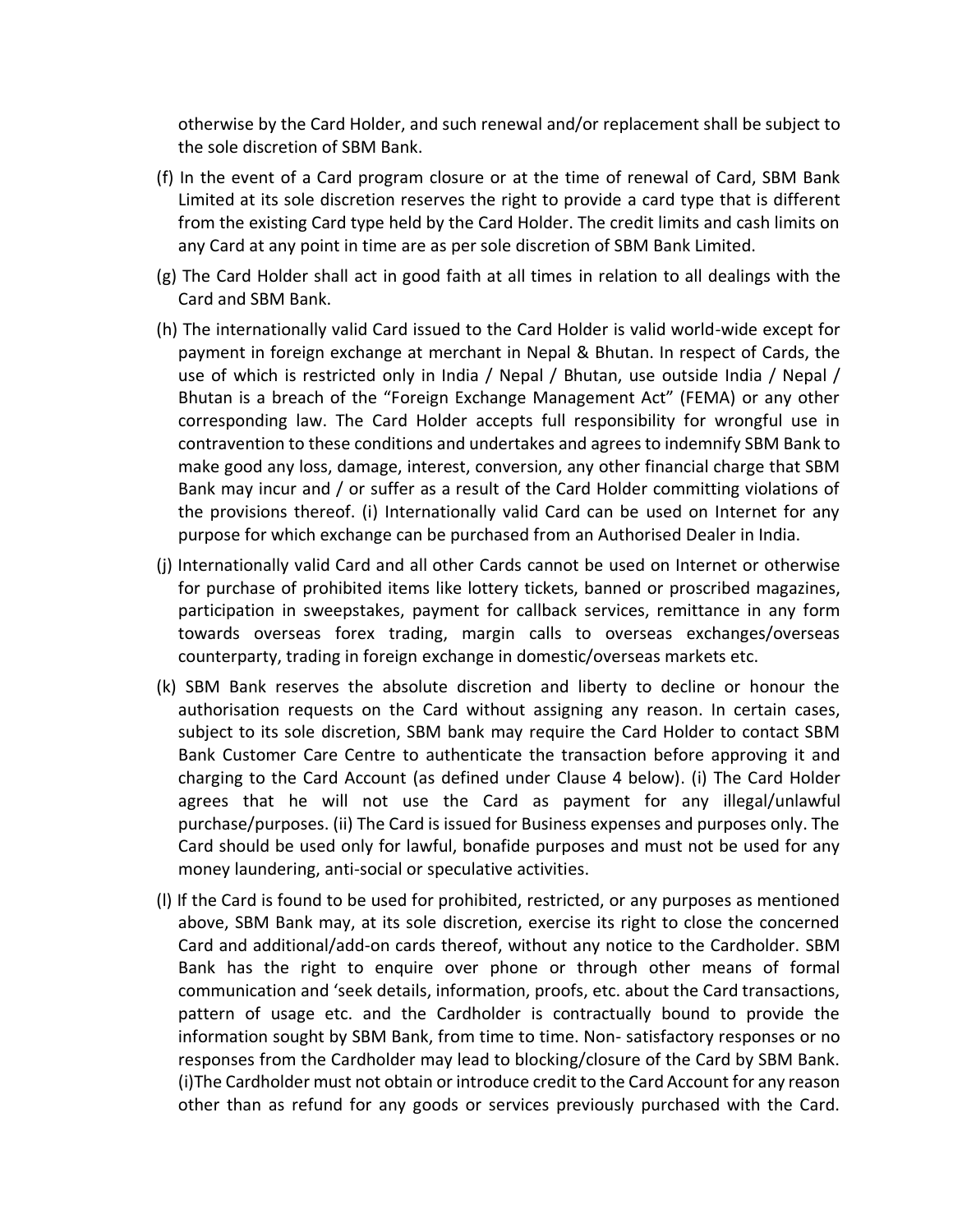Transactions on the Card will be allowed only up to the un-used amount of total credit limit on the Card Account (as defined under Clause 4 hereinbelow).

### **2. FEES AND CHARGES**

Please note that the entire Schedule of Fees and Charges (given below), benefits and features may change at any point of time at the discretion of SBM Bank without prior notice to customers

i. Schedule of Charges: .Joining Fees, Annual Fees and Supplementary Card Fees

| Joining Fee            | र TBD + Taxes |
|------------------------|---------------|
| Annual Fee/Renewal Fee | ₹ TBD + Taxes |
| Supplementary Card Fee | ΝA            |

#### ii. Finance Charges

| Overdue Interest on Extended Credit |         | Interest on Cash Advances |           |
|-------------------------------------|---------|---------------------------|-----------|
| Annual                              | Monthly | Annual                    | Monthly   |
| TBD                                 | TBD.    | <b>NA</b>                 | <b>NA</b> |

The interest rate may vary dynamically based on the customer's repayment behavior and performance.

# iii. Other Fees and Charges

| <b>Cash Advance Fees</b>                   | <b>NA</b>                    |           |
|--------------------------------------------|------------------------------|-----------|
| <b>Late Payment Charges</b>                | <b>Total Amount Due</b>      | Charge    |
|                                            | Upto ₹100                    | <b>NA</b> |
|                                            | Between ₹100 to ₹1000        | <b>NA</b> |
|                                            | Between ₹1000-₹10000         | <b>NA</b> |
|                                            | More than ₹10000             | <b>NA</b> |
| <b>Over Limit Charges</b>                  | NA.                          |           |
| <b>Card Replacement Cost</b>               | TBD+Taxes                    |           |
| <b>Foreign Currency Transaction Charge</b> | 3% of the transaction amount |           |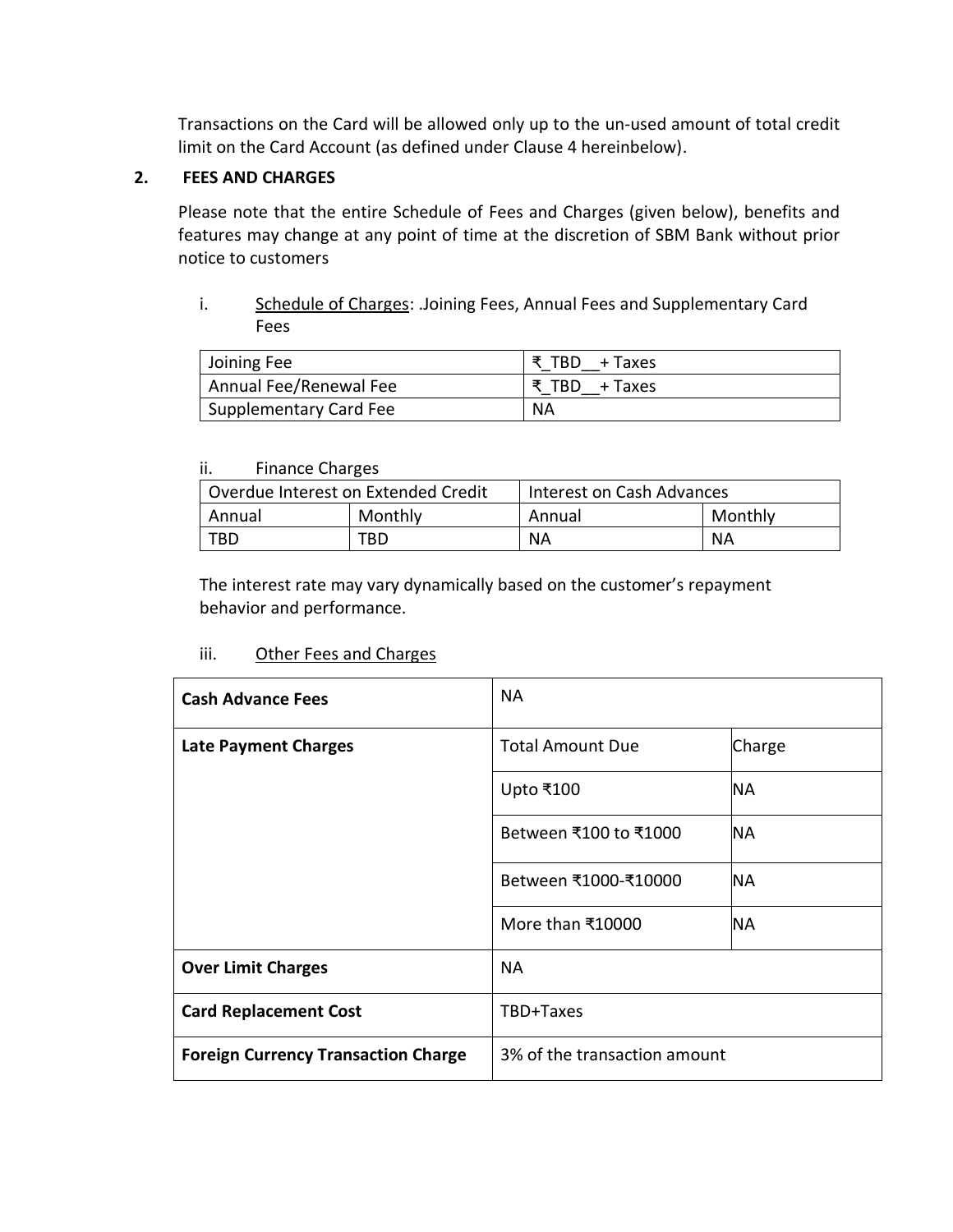| <b>Interest Free Period (Grace Period)</b>       | From 1 Days to upto 14 Days |
|--------------------------------------------------|-----------------------------|
| <b>Duplicate Statement (Beyond 3)</b><br>Months) | <b>NA</b>                   |
| <b>GST Applicable on Fees and Charges</b>        | 18%                         |

**Charges in foreign currency:** If a transaction is made in a currency other than Indian Rupees, that transaction will be converted into Indian Rupees. The conversion will take place on the date the transaction is settled with SBM Bank, which may not be the same date on which the transaction was made. If the transaction is not in US Dollars, the conversion will be made through US Dollars, by converting the charged amount into US Dollars and then by converting the US Dollar amount into Indian Rupees.

Unless a specific rate is required by applicable law, the conversion rate from US Dollar to Indian Rupees will be at the rates provided by Mastercard, as the case may be, on the settlement date, increased by a Currency Conversion Factor assessment (currently 3.50%) on such transactions.

- iv. Finance Charges
	- a. Interest will be charged if the total amount due as specified in the monthly statement **("Total Amount Due"**) is not paid by the payment due date. Interest will be charged on the Total Amount Due and on all new transactions (from the transaction date) till such time as the previous outstanding amounts are paid in full. Also, interest will be levied on all cash advances from the date of the transaction until the date of payment.
	- b. The rate of interest may be changed at the sole discretion of SBM Bank.
	- c. The following illustration will indicate the method of calculating interest charges: In the table given below, it has been assumed that the Total Amount Due of the previous month statement has been paid by the payment due date and there is no outstanding amount. The statement date is 20th of every month. **Given these assumptions, interest will be calculated as below**:

| <b>Transaction Description</b>         | Amount |
|----------------------------------------|--------|
| Purchase on 15 <sup>th</sup> Jan 2020  | 5000   |
| Total Amount Due on Statement   5000   |        |
| Dated 20 <sup>th</sup> Jan 2020        |        |
| Minimum amount due on Statement   5000 |        |
| Dated 20 <sup>th</sup> Jan 2020        |        |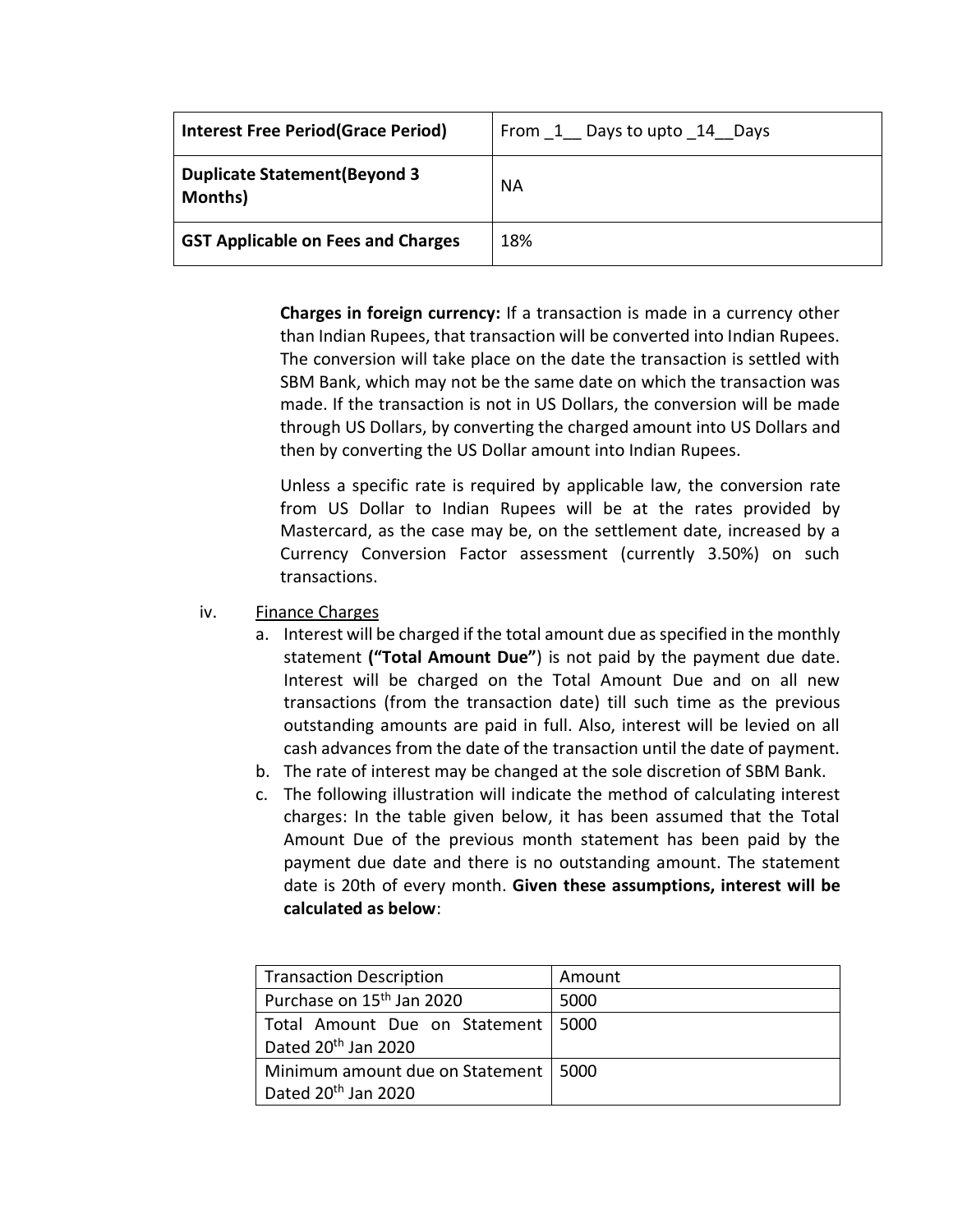| Payment Due Date 9th Feb 2020                     |         |
|---------------------------------------------------|---------|
| Purchase on 12 <sup>th</sup> Feb                  | 4000    |
| Payment Made on 15 <sup>th</sup> Feb 2020         | 6000    |
| Interest Calculations @36% PA                     |         |
| 1. Interest on ₹5000 for 30 Days(15 <sup>th</sup> | 147.94  |
| Jan -15 <sup>th</sup> Feb                         |         |
| 1. Interest on ₹3000 for 8 Days(12 <sup>th</sup>  | 23.67   |
| -20 <sup>th</sup> Feb 2020                        |         |
| <b>Total Interest Charged</b>                     | ₹171.61 |

GST will be applicable on interest charges.

Late Payment Charges (LPC): Late payment charges will be applicable if the Minimum Amount Due is not paid by the payment due date.

# I**llustrative Example for Calculation of Late Payment Charges:**

Payment of at least Minimum Amount Due i.e. Rs 100 in the above example, is required to be paid by the payment due date  $(9<sup>th</sup>$  Feb 2020), to ensure that no late payment charges are levied. If minimum amount due is not paid, late payment charges would be levied as per the below table:

| <b>Total Amount Due</b>  | Charge |
|--------------------------|--------|
| Upto ₹100                | ΝA     |
| Between ₹100 to<br>₹1000 | ΝA     |
| Between ₹1000-<br>₹10000 | NА     |
| More than ₹10000         | ΝA     |

Thus, in the above example, since the minimum amount due of ₹5000 is not paid by the payment due date of 9<sup>th</sup> Feb 2020 and since Total Amount Due was ₹5000, late payment charges of ₹ 0 will be levied on  $10^{th}$  Feb, 2020. This charge will also be applicable if you make a payment of less than the minimum amount due by the payment due date. GST will be applicable on late payment charges.

v. Interest- Free (Grace) Period: The grace period could range from 20 to 50 days.

**Illustrative Example for the calculation of grace period:** For a statement for the period from Jan 20, 2020 to Feb 20, 2020 the payment due date would be 11<sup>th</sup>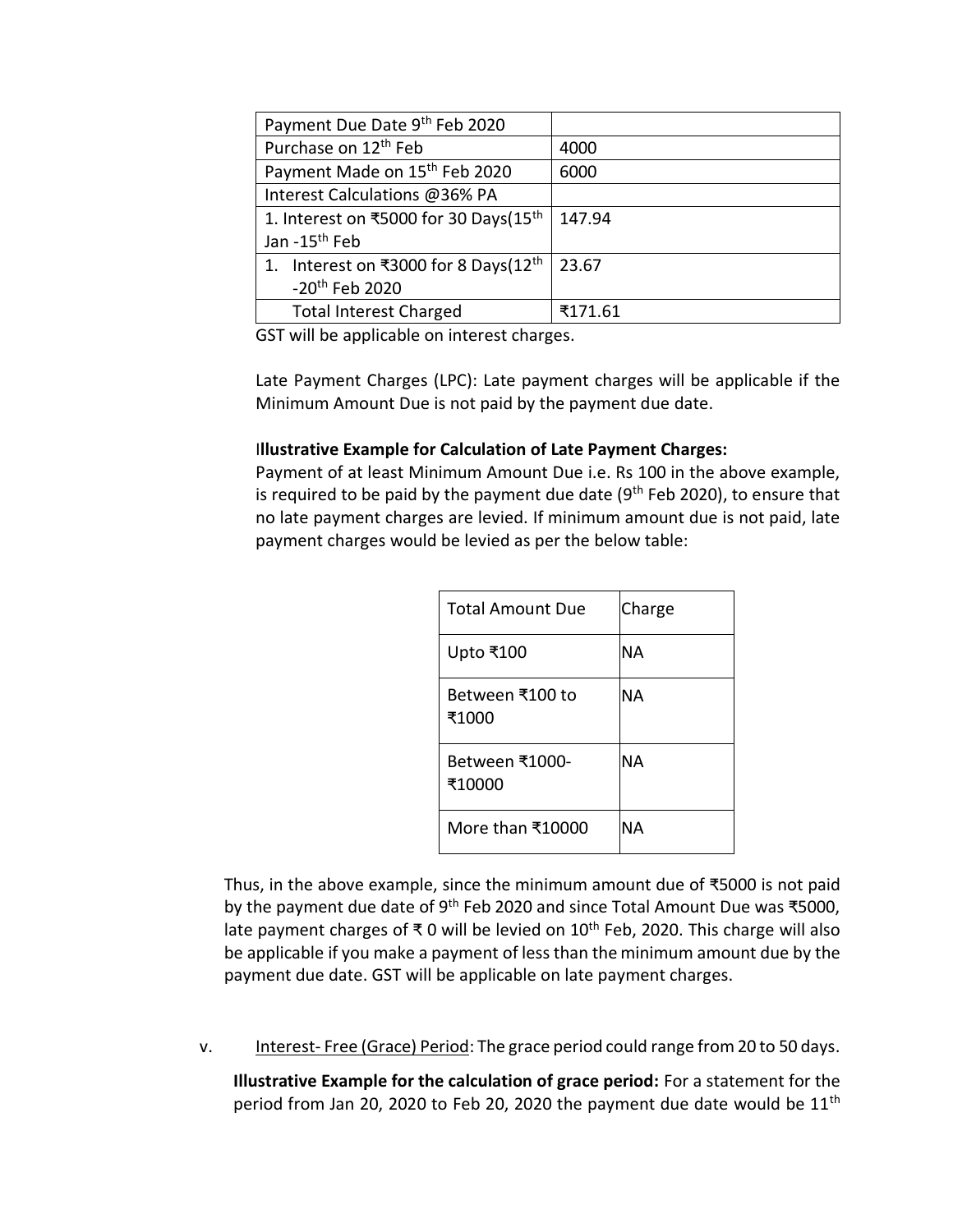March 2020. Assuming that you have paid your Total Amount Due of the previous month statement by the payment due date, the grace period would be: For a purchase dated 25<sup>th</sup> Jan 2020, the interest-free grace period is from 25th Jan 2020 to 11<sup>th</sup> March 2020 i.e. 45 days.

For a purchase dated 19<sup>th</sup> Feb 2020 the interest-free grace period is from 19<sup>th</sup> Feb 2020 to 11th March 2020 i.e. 21 days.

Thus, the grace period can vary depending upon the date of purchase. However, if the Total Amount Due is not paid by the payment due date, then there will be no interest free period. For cash advances, interest is charged from the date of the transaction until the date of payment.

# **3. WITHDRAWAL LIMITS:**

The credit limit and cash withdrawal limit are communicated at the time of delivery of the Card and are also indicated in the monthly statements. Available credit limit is calculated by deducting the utilized limit from the total credit limit. In case the holder of the Card (**"Card Holder"**) has availed of any loan within the credit limit on the Card, the outstanding loan amount will also be deducted from the Total Credit Limit to arrive at the available credit limit.

# **4. BILLING**

- i. **Billing Statements –** periodicity and mode of sending: All Card Holder will be billed on a monthly basis for all charges incurred by the use of the Card and for all charges applicable to the respective account related to the Card (**"Card Account"**). However, there may be no statement generated for the period in which there has been no outstanding due and no transaction on the account in the past month. The billing statement will be dispatched on a monthly basis to by e-mail.
- ii. **Minimum Amount Payable:** Without prejudice to the liability of the Card Holder to immediately pay all charges incurred, the Card Holder may exercise the option to pay only the minimum amount due indicated in the statement ("**Minimum Amount Due**") by the due date. The Minimum Amount Due shall be 100% of the outstanding amount. In case of any repayment through installments, the installment amount due during the statement period will be added to the Minimum Amount Due. If the total outstanding is more than the credit or cash limit, then the amount by which the credit or cash limit has been exceeded will also be included in the Minimum Amount Due. Minimum Amount Due shall also include unpaid Minimum Amount Due of the previous statements, if any. Interest will be charged if the Total Amount Due is not paid by the payment due date even if the Minimum Amount Due has been paid.

**Auto Debit:** If customer has registered for auto debit facility towards Card repayment and has selected Minimum Amount Due option then the same will be executed on the due date provided no amount is paid by the customer before due date. If customer has paid an amount less than Minimum Amount Due before due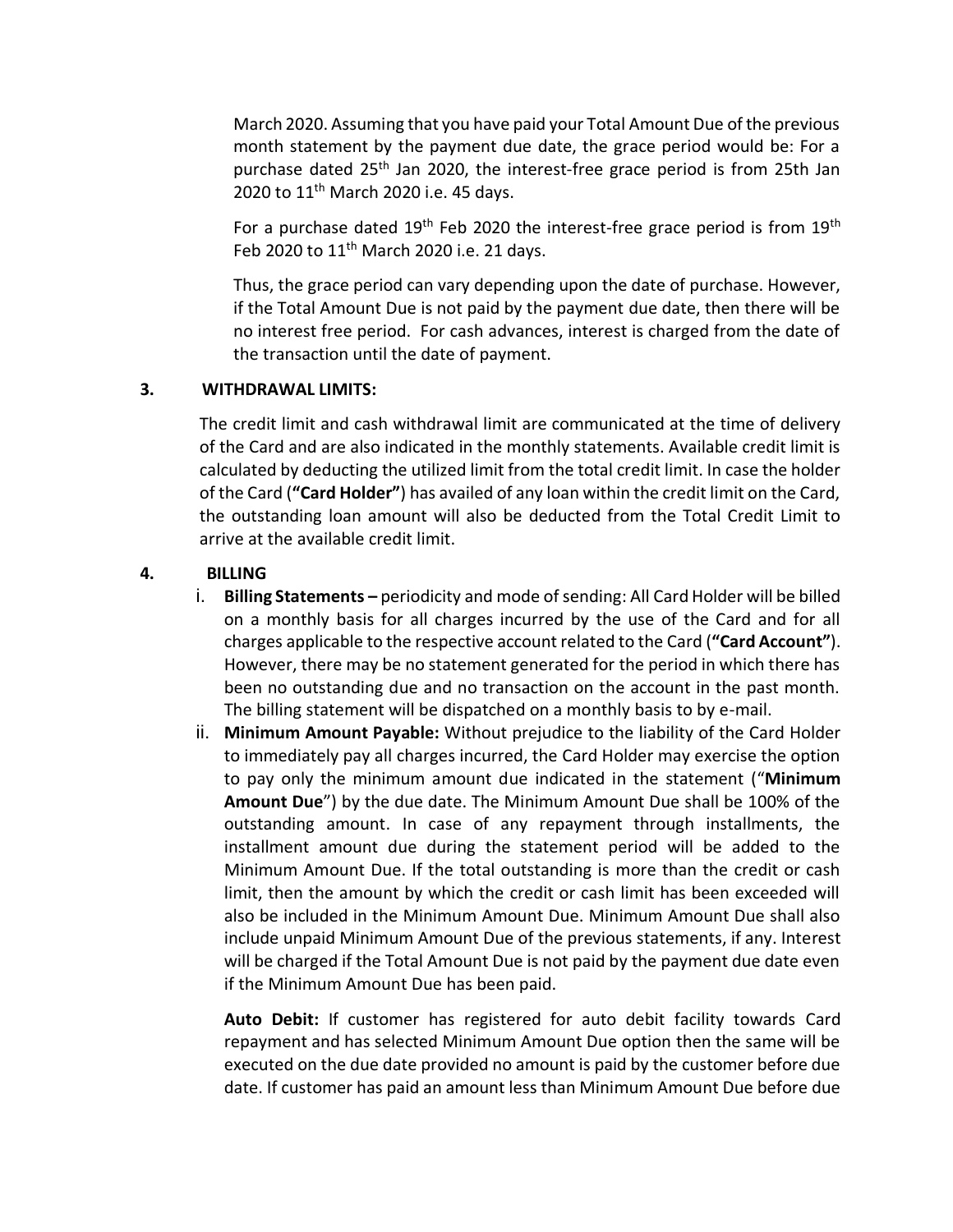date then differential amount would be debited. If customer has paid an amount which is equal to or more than Minimum Amount Due before due date then no additional amount will be debited from customer's liability account.

No merchant refund/cashback/credit due to transactions converted to EMI / cancelled transactions / reversals / promotional cashback will be considered as a payment towards the outstanding of the Card. EMI transactions and cash transactions will not be eligible for Reward Points. Once a transaction has been converted into EMI, it will not be eligible for reward points even if it is reversed/written off at a later date. In case Card Holder makes an excess payment compared to the outstanding of the Card, there will be credit balance in the Card account. This will be adjusted against the subsequent transactions on the Card. However no interest can be claimed on this excess credit amount.

iii. **Method of payment**: Payments towards the Card account may be made in any of the following ways:

Customers can login into net banking portal and make payments toward Card outstanding using

- 1. Net banking of any bank account- Click to Pay/NEFT: Pay Card dues from any of your other bank Savings Accounts using Click To Pay/NEFT.
- 2. UPI
- iv. **Billing Disputes Resolution:** In the event the Card Holder disagrees with the charges indicated in the statement, it should be communicated in writing to the correspondence address of SBM Bank within 60 (sixty) days of receipt of the statement, failing which it would be construed that all charges indicated in the statement are inorder.

v. **Contact Particulars Customer Care Centres**: Customers can reach out on following Helpline number- 080 61776177

- vi. Or they can write to us- help@happay.in
- vii. **Grievances Redressal/Complaints/Escalations:** In the event that you are not satisfied with our services, you may register your grievance by (i) visiting at \_ https://www.happay.in/contact.html and writing us via contact us portal or help@happay.in(ii) calling at our Toll free number
- viii.**Helpline Number for Grievance Redressal:** In the event you are not satisfied with our services, you may register your grievance by dialing our helpline number 080 61776177.

### **5. DEFAULT AND CIRCUMSTANCES:**

I. If the Card Holder fails to pay the Minimum Amount Due by the date indicated in the billing statement, it shall be treated as default. In case of default, the Bank can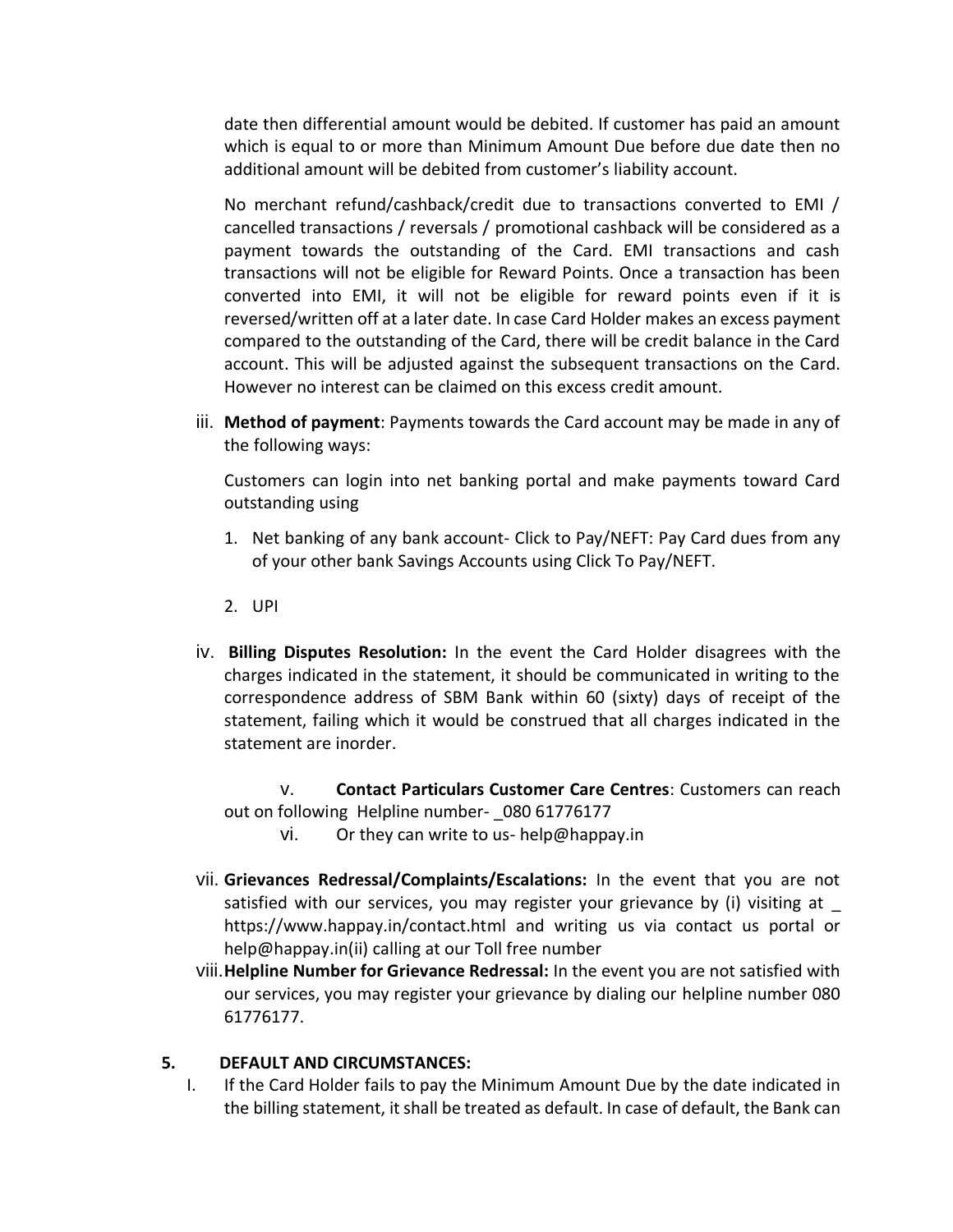forward the default report to the Credit Information Bureaus or to such other agencies as approved by law. The time period between the payment due date and the billing date indicated on the billing statement is considered as the notice period for reporting a Card Holder as a defaulter.

- II. Procedure for withdrawal of default report and the period within which the default report would be withdrawn after settlement of dues: SBM Bank submits the Card Holder's data to CIBIL - Credit Information Bureau (India) Limited every month in the format prescribed by CIBIL. This data includes the repayment status of all Cardholders, both defaulters and current, for the previous month. CIBIL uploads the submitted data onto their server in another thirty days.
- iii. Recovery of dues in case of death/permanent incapacitance of the Card Holder: It shall be in accordance with the applicable laws after giving sufficient notice for payment of dues and all information regarding the outstanding dues, to the successors/nominees /legal heirs of the Card Holder.

# 6. **TERMINATION/REVOCATION/SURRENDER OF CARD HOLDERSHIP**:

- I. The Card Holder may at any time choose to terminate the Card Account with or without giving any prior notice. For avoiding misuse, it is advised to cut the Card into four pieces ensuring that the hologram and magnetic strip are destroyed permanently. The Card Holder may terminate the Card Holdership at any time by writing to SBM Bank India Limited by indicating the complete Card number. The termination shall only be effective once SBM Bank receives the payment of all amounts due and outstanding in respect of the said Card Account.
- II. In the event of a Card program closure or at the time of renewal of Card, SBM Bank at its sole discretion reserves the right to provide a Card type that is different from the existing Card type held by the Card Holder. The credit limits and cash limits on any Card at any point in time are as per sole discretion of SBM Bank Limited.
- III. The Card application shall continue to be valid for any replacement card provided at the time of closure/renewal.

# **7. LOSS/THEFT/MISUSE OF CARD:**

- I. In case of loss/theft/misuse of the Card, it must be reported immediately to SBM Bank either through the Customer Care or through net banking portal. SBM Bank shall thereupon suspend the Card. The Card Holder is advised to file an FIR with the local police station so that the Card Holder can produce its copy whenever requested by the Bank.
- II. The Card Holder shall be primarily responsible for the security of the Card including theft and for the transactions using the Card. The Card Holder shall not be liable for any transaction/s made on the Card post reporting its loss/theft/damage. However,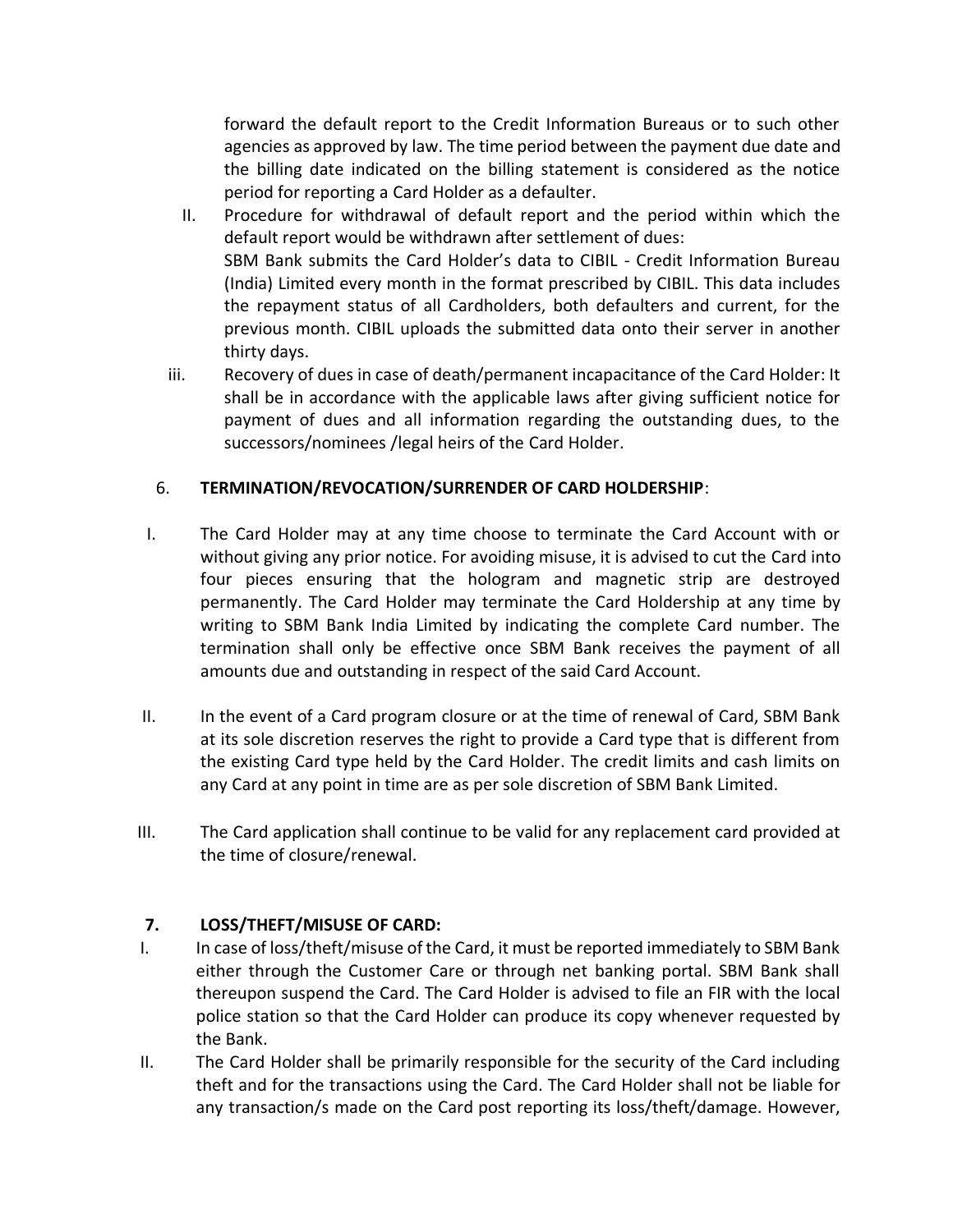in case of any dispute relating to the time of reporting such loss/ theft/damage and/or transactions made on the Card post reporting of the loss/theft/damage/ misuse, SBM Bank reserves the right to ascertain such time and or the authenticity of the disputed transactions.

SBM Bank reserves the right to block the Card on suspected risk of compromise in order to protect the interest of the Card Holder and to avoid misuse in any manner on the Card Account. The Card Holder shall not be able to use the blocked Card for any transaction/s and shall receive a replacement Card within 7 (seven) working days. In the event, the Card Holder, after being informed by SBM Bank of the probable fraud risk, still requests to unblock the Card, SBM Bank shall not stand liable or responsible in any manner for any fraudulent transactions reported to it thereafter on account of fraudulent usage of the Card or otherwise.

### **8. DISCLOSURE:**

The Bank shall part with all available information about the Card Holder, repayment history etc. to Credit Information Bureaus (specifically authorized by RBI) or to such other agencies approved by law. SBM Bank/Group Companies reserve the right to retain the application forms and documents provided therewith, including photographs, and will not return the same.

#### **9. DEBT ASSIGNMENT**

SBM Bank shall have the right to transfer, assign and sell in any manner, in whole or in part, the Card outstandings and dues to any third party of its choice without reference or intimation to the Card Holder. Notwithstanding any such sale, assignment or transfer, SBM Bank shall be fully empowered to proceed against the Card Holder. The Card Holder shall be liable for all costs and expenses on account of any such assignment, sale or transfer and recovery of outstanding and dues.

### **10. SETTLEMENT OF DISPUTES**

All disputes are subject to the exclusive jurisdiction of the competent courts in Mumbai only.

### **11. CHANGING TERMS AND CONDITIONS OF MITC**

SBM Bank shall have the absolute discretion to amend or supplement any of the terms and conditions specified in MITC, features and benefits offered on the Card including, without limitation to, changes which affect existing balances, interest charges or rates and methods of calculation at any time. The Card Holder shall be liable for all charges incurred and all other obligations under these revised terms and conditions until all the amounts under the Card are repaid in full. SBM Bank may communicate the amended Terms by hosting the same on the internet banking or in any other manner as decided by SBM Bank. The Card Holder shall be responsible for regularly reviewing these terms and conditions specified in MITC including amendments thereto as may be posted on the internet banking and shall be deemed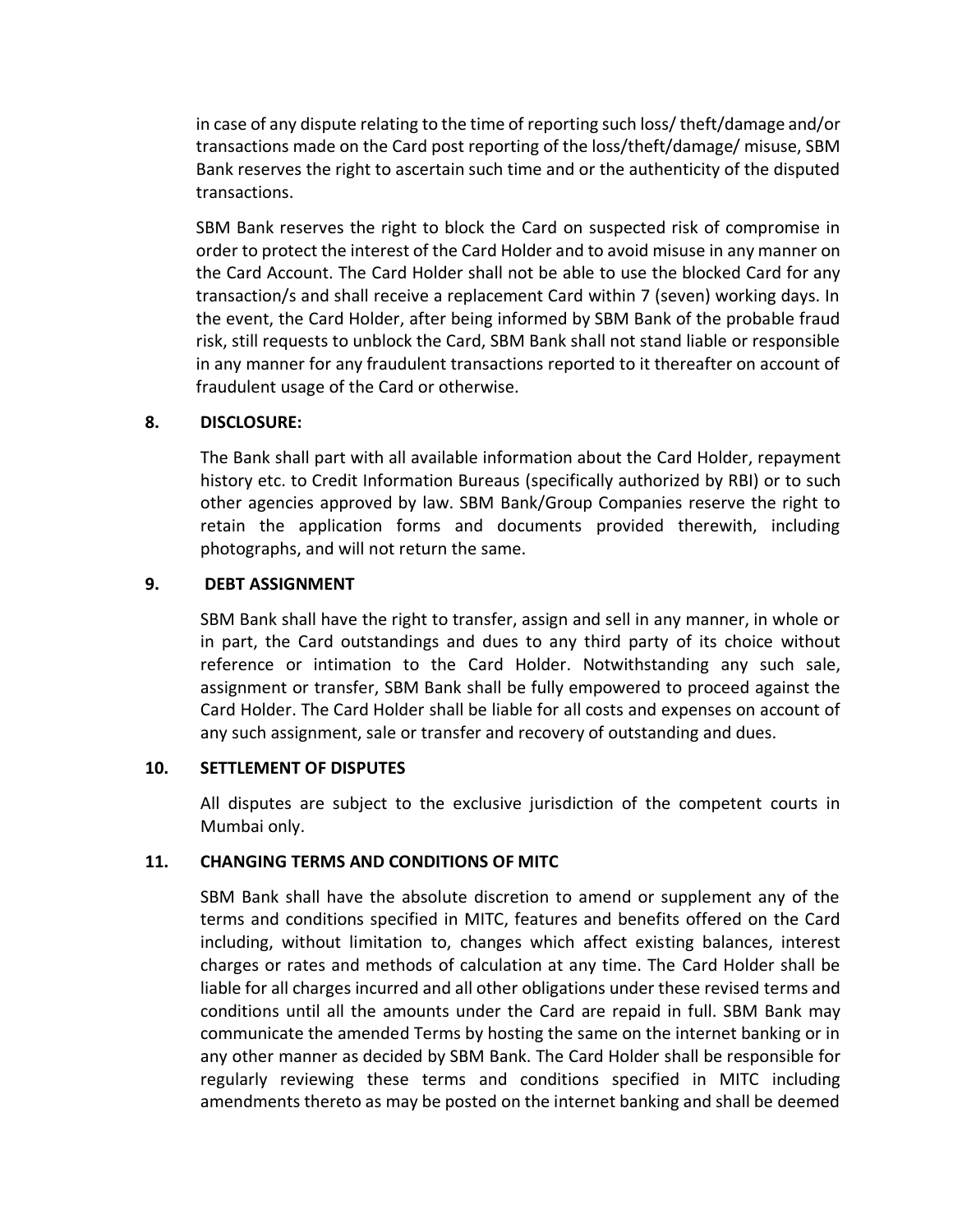to have accepted the amended terms and conditions specified in MITC by continuing to use the Card. Any change in the terms and conditions specified in MITC shall be communicated to the Card Holder, in the manner as aforesaid, one month prior to the date of their implementation.

### **12. NOTICES**

All notices or other communications under or in connection with terms and conditions specified including all amounts due from the Card Holder shall be given in writing to SBM Bank (India) Limited, and, unless otherwise stated may be made by letter or facsimile. Any such notice or other communication will be deemed to be effective: (i) if sent by letter, when delivered personally or if dispatched by post, when recall of the letter is outside the control of the sender; and (ii) if sent by facsimile, when sent (on receipt of a confirmation to the correct facsimile number).Provided, however, that no notice or communication to SBM Bank shall be effective unless actually received and acknowledged by SBM Bank. Notices or communication may be made to: (i) the Card Holder's address or facsimile number as recorded in SBM Bank's records and to which notices / communications are to be sent (as specified in the Application Form), and (ii) SBM Bank's zonal / regional / branch /office address or facsimile number (as specified in the application form), or to such other address or facsimile number as may be designated by the Card Holder and SBM Bank in writing to each other. In the event of any failure by the Card Holder to notify SBM Bank in writing of any changes in its contact address or details, service of a notice/ correspondence to the address specified in the Application Form or last given by the Card Holder shall be deemed to be proper and sufficient service on the Card Holder irrespective of whether or not such notice shall be returned "unserved" to SBM Bank. A notice published in the newspaper available in the area of residence or work of the Card Holder shall be sufficient notice to the Card Holder from the date of its publications; provided however, a notice in a newspaper shall not be effective against SBM Bank unless acknowledged by SBM Bank.

SBM Bank may, at its sole discretion, utilize the services of external service provider/s or agent/s and on such terms as required or necessary, in relation to its products/ services. SBM Bank and SBM Bank's logos are trademark and property of SBM Bank Ltd. Any misuse of any intellectual property, or any other content displayed herein is strictly prohibited.

#### Any notice or communication to be sent on following co-ordinates:

Address: SBM Bank (India) Ltd., 306 - A, The Capital, G block, Bandra-Kurla Complex, Bandra East, Mumbai 400 051, Maharashtra Tel No: +91 022 4007 1500 Mail ID: customercare@sbmbank.co.in

### 13. **EXCLUSION OF LIABILITY**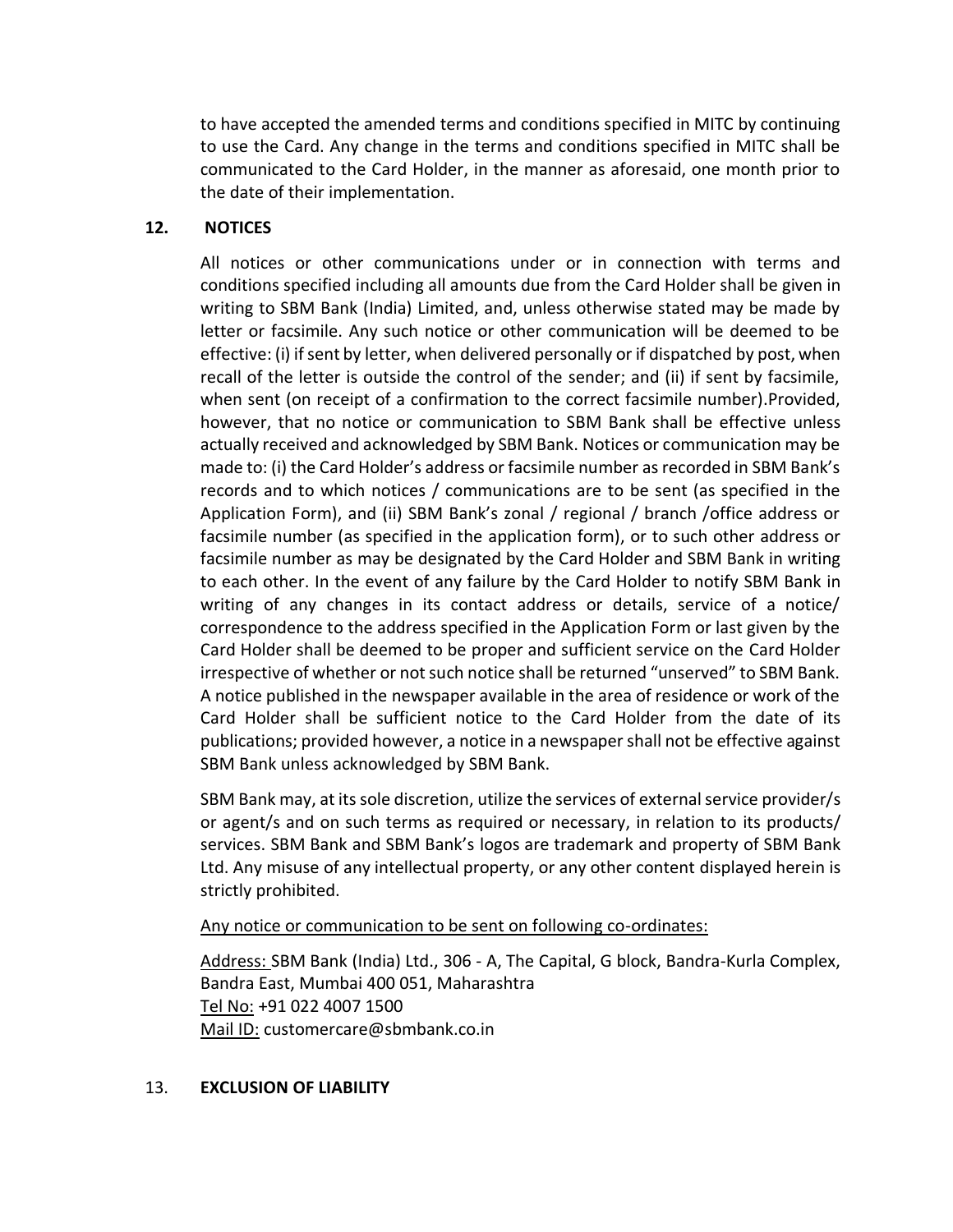- 13.1. Without prejudice to the remedies available to SBM Bank and the terms and conditions, SBM Bank shall be under no liability whatsoever to the Card Holder in respect of any loss or damage arising directly or indirectly out of:
	- a) any defect in any goods or services supplied;
	- b) the refusal of any person/ merchant to honour or accept a Card;
	- c) the malfunction of any computer terminal;
	- d) the giving of transaction instruction by any person other than by a Card Holder;
	- e) handing over of the Card by the Card Holder to anybody other than SBM Bank or its representatives;
	- f) SBM Bank exercising its right to demand and procure the surrender of the Card prior to the expiry date exposed on its face, whether by SBM Bank;
	- g) the exercise by SBM Bank of its right to terminate any Card and the Card Account;
	- h) any injury to the credit character and reputation of the Card Holder alleged to have been caused by the repossession of the Card and/or, any request for its return or the refusal of any merchant/ mail order establishment to honour or accept the Card;
	- i) any mis-statement, misrepresentation, error or omission in any details disclosed by SBM Bank; In the event a demand or claim for settlement of outstanding dues from the Card Holder is made, either by SBM Bank or any person acting on behalf of SBM Bank, the Card Holder agrees and acknowledges that such demand or claim shall not amount to be an act of defamation or an act prejudicial to or reflecting upon the character of the Card Holder, in any manner.
- 13.2 The Card Holder acknowledges that the provision of the facility of receiving alerts on mobile phone number or e-mail, provided by the Cardholder while applying for the Card facility, is dependent on the infrastructure, connectivity and services to be provided by service providers engaged by SBM Bank or otherwise. The Card Holder accepts that timelines, accuracy and readability of alerts sent by SBM Bank will depend on factors affecting other service providers engaged by SBM Bank or otherwise. SBM Bank shall not be liable for non-delivery or delayed delivery of alerts, error, loss or distortion in transmission of alerts to the Cardholders.

### **13. 3 QUALITY OF GOODS & SERVICES**

SBM Bank shall not, in any way, be responsible for merchandise, merchandise warranty or services purchased, or availed of by the Card Holder from merchant, including on account of delay in delivery, non-delivery, non-receipt of goods or receipt of defective goods by the Card Holder. It must be distinctly understood that the Card is purely a facility to the Card Member to purchase goods and/or avail of services, SBM Bank holds out no warranty or makes no representation about quality, delivery or otherwise of the merchandise. Any dispute or claim regarding the merchandise must be resolved by the Card Holder with the merchant. The existence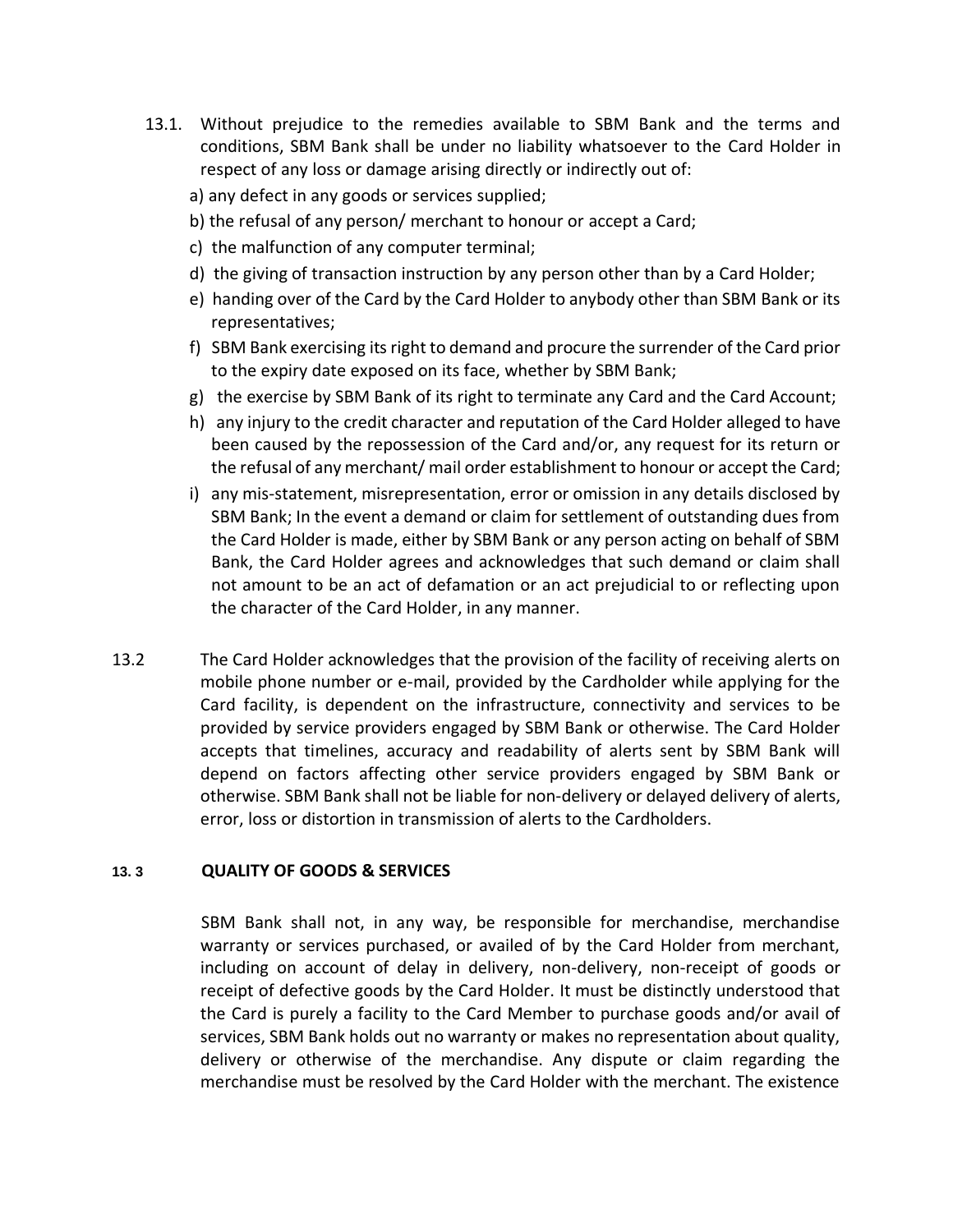of the claim or dispute shall not relieve the Card Holder of his obligation to pay all the Charges to SBM Bank and the Card Holder agrees to pay such charges promptly.

# 14. **SET-OFF**

- (I) SBM Bank and its group companies shall have the paramount right of set-off and lien, irrespective of any other lien or charge, present as well as future on the deposits of any kind and nature (including fixed deposits) held/ balances lying in any other account(s) of the Card Holder maintained with SBM Bank and / or its Group Companies, whether in single name or joint name(s) and on any monies, securities, bonds and all other assets, documents and properties held by/ under the control of SBM Bank and/or its group companies (whether by way of security or otherwise pursuant to any contract entered/ to be entered into by the Card Holder in any capacity) towards the satisfaction of the Card Holder's liability under his Card Account. SBM Bank and/ or its group companies are entitled without any notice to the Card Holder, to settle any indebtedness whatsoever owed by the Card Holder to SBM Bank and/or its group companies, (whether actual or contingent, or whether primary or collateral, or whether joint and/or several) hereunder or under any other document/ agreement, by adjusting, setting off any deposit(s) and/or transferring monies lying to the balance of any account(s) held by the Card Holder with SBM Bank and/or its group companies notwithstanding that the deposit(s)/ balances lying in such account(s) may not be expressed in the same currency as such indebtedness. SBM Bank's and its group companies' rights hereunder shall not be affected by the Card Holder's bankruptcy, death or winding-up. It shall be the Card Holder's sole responsibility and liability to settle all disputes/ objections with any such joint account holders.
- (II) In addition to the above mentioned right or any other right which SBM Bank and its group companies may at any time be entitled whether by operation of law, contract or otherwise, SBM Bank is authorized / will be entitled: (a) to combine or consolidate at any time all or any of the accounts and liabilities of the Card Holder with or to any branch of SBM Bank and/or its group companies; (b) to sell or otherwise dispose off any of the Card Holders' securities or properties held by SBM Bank by way of public or private sale or otherwise without having to institute any judicial proceeding whatsoever and retain/appropriate from the proceeds derived there from the total amounts outstanding to SBM Bank and/or it group companies from the Card Holder, including costs and expenses in connection with such sale or disposal; and (c) in case of cross currency set- off, to convert an obligation in one currency to another currency at a rate determined at the sole discretion of SBM Bank and/or its group companies.

### **15. MISCELLANEOUS**

SBM Bank reserves the right to offer to the Card Holders, whose accounts have been maintained in good standing as per the credit norms of SBM Bank, certain facilities,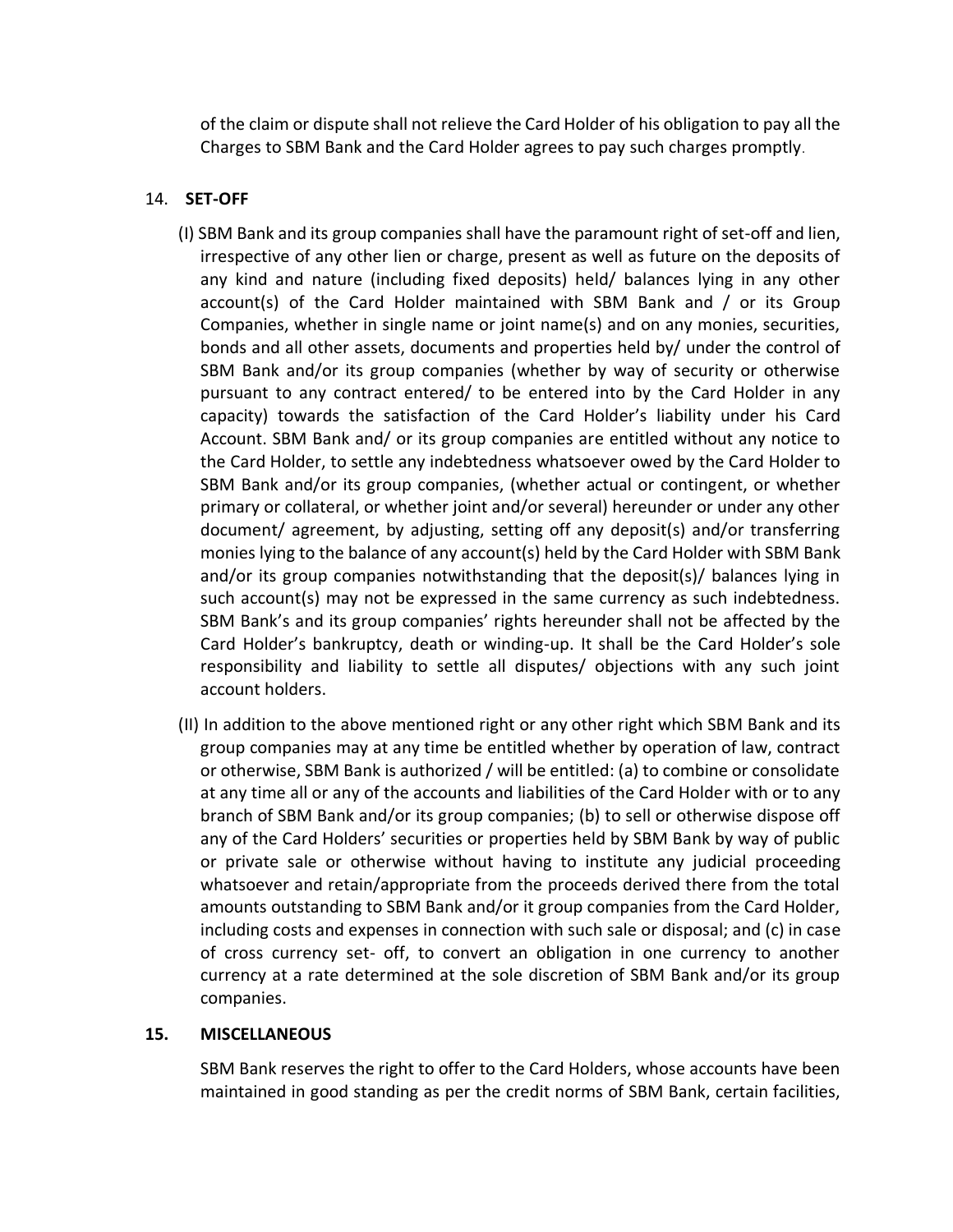memberships and services at such fees and on such terms and conditions as it may deem fit. SBM Bank reserves the right to waive or reduce the fees and to withdraw such benefit at any time without prior notice and without liability to the Card Holder. Any termination of membership, because of a violation of these Terms and Conditions, shall result automatically in the termination of such facilities and services. SBM Bank shall not be liable, in any way, to the Card Holder, in case of defect or breach in the performance of carrying out such facilities, memberships or services or the non-performance thereof, whether by SBM Bank, or a merchant or any other third party. SBM Bank reserves the right to use the information provided by the Card Holder on his application and during surveys, information from external sources, including consumer reports, for marketing activities carried out by SBM Bank / Affiliates. SBM Bank may use this information to develop mailing lists that may be used by companies with whom SBM Bank shall work to develop marketing offers for the Card Holders. SBM Bank reserves the right to revise the policies, features and benefits offered on the Card from time to time and may notify the Card Holder of any such revisions/changes in any manner as deemed appropriate. The Card Holder will be bound by such revisions/changes unless the Card is returned to SBM Bank for cancellation before the date on which the revisions/changes are made. The details of all transactions recorded in the Card Account of the Card Holder may be shared with credit reference agencies, lenders and/or other agencies for the purposes of assessing further applications for credit by the Card Holder and/or his family members, and for fraud prevention. In addition to the general right to set off or other right conferred by law or under any other agreement, SBM Bank may, without notice, combine or consolidate the standing balance on the Card Account with any other account(s) which the Card Holder maintains with SBM Bank and its Group Companies, and set-off or transfer money standing to the credit of such other account(s) in or towards the satisfaction of the Card Holder's liability to SBM Bank under his Card Account. The Card Holder shall forthwith notify SBM Bank of any change in his name, address, contact number and email id for communication as stated in the application form for the Card. SBM Bank reserves the right to change the Card Holder's address in its records if such change in address comes to the notice of SBM Bank. The responsibility shall be solely of the Card Holder to ensure that SBM Bank has been informed of the correct address for communication, and SBM Bank disclaims all liability in case of an incorrect address resulting in any loss or liability for the Card Holder. The Card Holder shall comply with all such terms and conditions as SBM Bank or its Affiliates may prescribe from time to time for facilities/ services availed of by the Card Holder. All such transactions effected by or through facilities for conducting remote transactions including the Internet, World Wide Web, electronic data interchange, call centers, teleservice operations (whether voice, video, data or combination thereof) or by means of electronic, computer, automated machines network or through other means of telecommunication, established by or on behalf of SBM Bank or its Affiliates, for and in respect of such facilities/ services offered, shall constitute legally binding and valid transactions when done in adherence to and